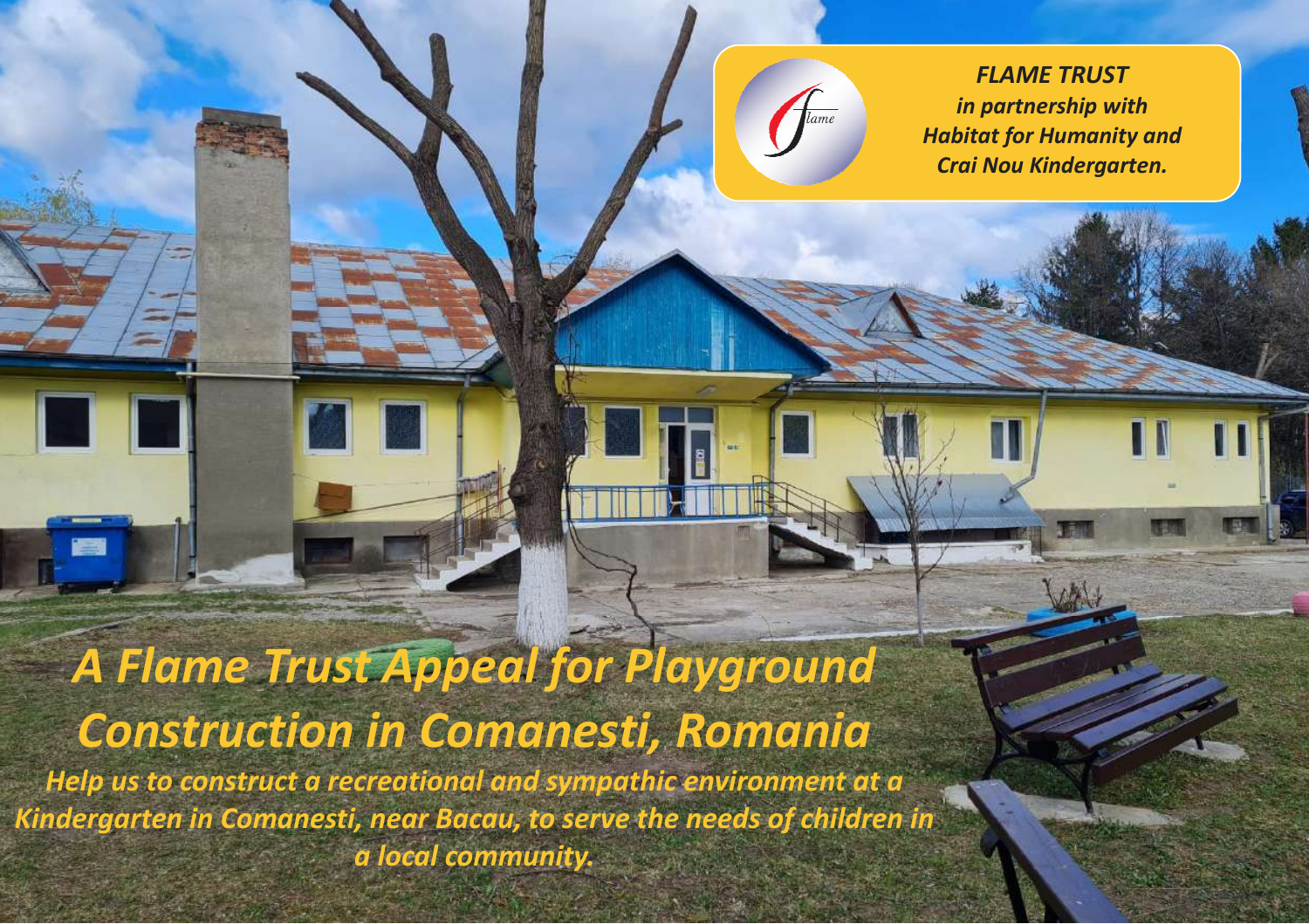**It was in 2020 that Flame Trust built a playground for children with physical and mental disabilities at a home in Sighet, Maramures in Romania.** 

Successfully directed and delivered by Calin Rezmuves, Flame's 'Practical Assistant' and also from Romania, a new playground was constructed - on budget, and to a very high standard (*see right, and further pictures on the back page).* It received National acclaim, and was featured on TV.

**Consequently, other opportunities and invitations have been explored and after a careful feasibility process, Flame is excited to announce that work will commence** 

**on a second playground in 2022.** 

The project will again be directed by Calin, but will be also in partnership with 'Crai Nou' public kindergarten and Habitat for Humanity, where Flame has established strong links.

The Kindergarten has 128 children – many with learning difficulties and from



**Calin**, *(left),* with **Giani Sichin**, Kindergarten Manager *(centre)* and **Andrei Chirila**, Habitat for Humanity Manager in Bacau *(right)* 



challenged backgrounds - in a very poor neighbourhood of COMANESTI – a small town near to BACAU. The school has systematically been excluded from investment by the local municipality over many years.

The building itself is very old and although it used to enjoy a playground facility, this was dismantled so as not to cause an accident for the children.

**Construction will begin in the second half of 2022 and the cost is likely to be approximately £15,000.** There is a large plot of land that will be used for this purpose *(as pictured on the front and back covers of this brochure),* and the recreational facilities will feature swings and other suitable equipment, rest areas and spaces for external therapy.

**Please consider whether this is something that you and/or your fellowship could support. Full detail is attached on the response form.** 

*Keep an eye on the Flame Trust web site for updates as the project progresses: www.flametrust.org*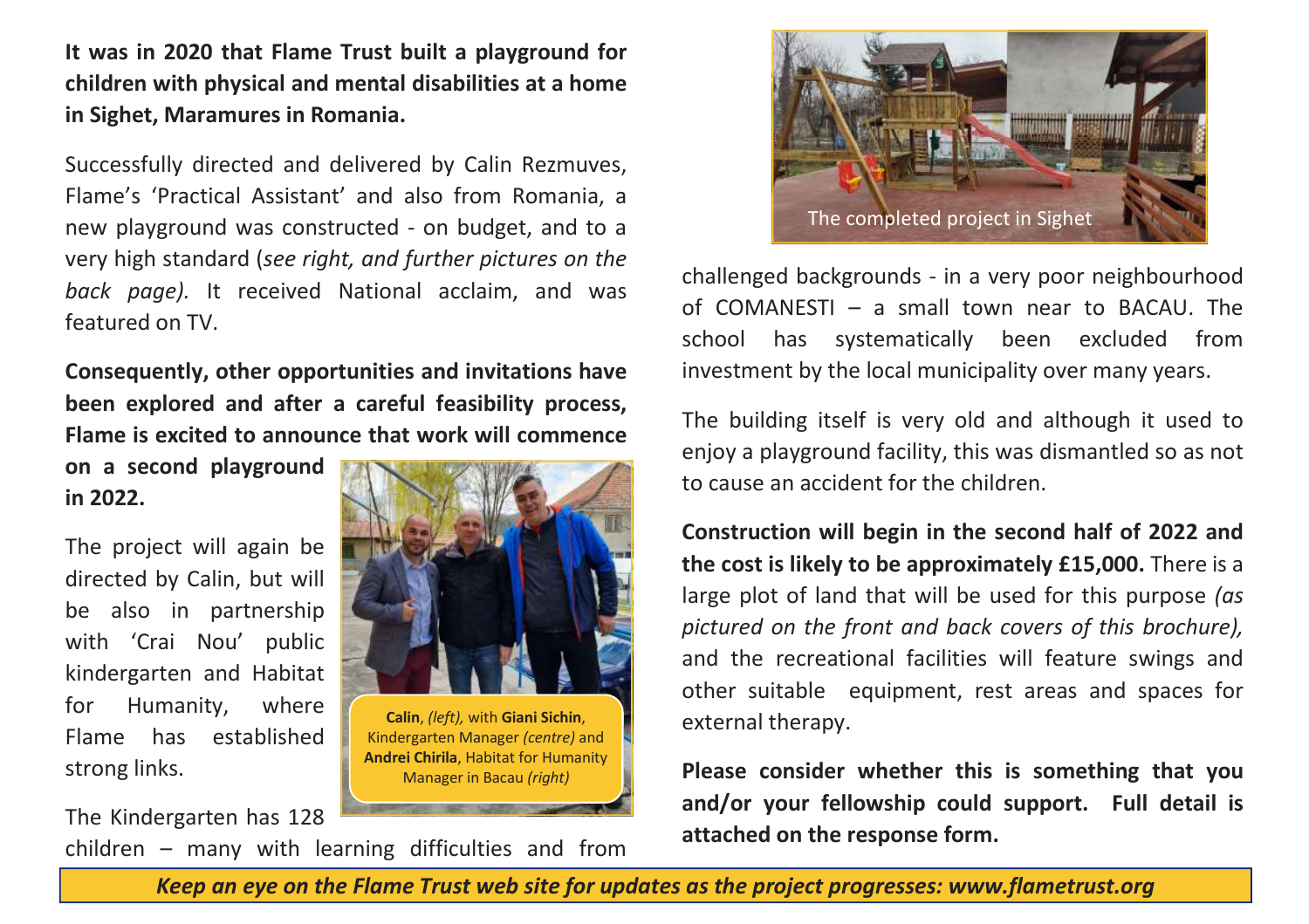# **MY RESPONSE: I would like to help with the Playground Project in Comanesti.**

| п<br>□<br>□<br>П                                                                                                                            |                     |                      | enclose a gift of $\boxed{\text{f}}$ (Cheques payable to Flame Trust Ltd)<br>I would like Flame to treat my giving as a Gift Aid donation (please see Gift Aid declaration below*, and sign/date).<br>Please keep me informed of the project's progress and add me to your mailing list.<br>Please send me further brochures $\sqrt{\frac{q_{\text{quantity}}}{q_{\text{quantity}}}}$ to distribute to friends/family/church etc |  |
|---------------------------------------------------------------------------------------------------------------------------------------------|---------------------|----------------------|----------------------------------------------------------------------------------------------------------------------------------------------------------------------------------------------------------------------------------------------------------------------------------------------------------------------------------------------------------------------------------------------------------------------------------|--|
|                                                                                                                                             |                     |                      | Surname:                                                                                                                                                                                                                                                                                                                                                                                                                         |  |
| Address:                                                                                                                                    |                     |                      |                                                                                                                                                                                                                                                                                                                                                                                                                                  |  |
|                                                                                                                                             | Post code: ________ | Telephone: Telephone | Email address:                                                                                                                                                                                                                                                                                                                                                                                                                   |  |
| If you prefer to transfer your gift by electronic transfer, Flame's Bank detail is as below. Please add 'Playground Project Appeal' to your |                     |                      |                                                                                                                                                                                                                                                                                                                                                                                                                                  |  |

**If you prefer to transfer your gift by electronic transfer, Flame's Bank detail is as below. Please add 'Playground Project Appeal' to your transfer and send an email to office@flametrust.org just to alert us to your donation. If you would like to Gift Aid your bank transfer, please make the transfer then complete this form and the declaration below\*, tick this box and send the form to the address below** 

## **FLAME TRUST LTD BARCLAYS BANK SORT CODE: 20-85-13 ACCOUNT NUMBER: 73536483 IBAN: GB30 BUKB 2085 1373 5364 83 SWIFTBIC: BUKBGB22**

**Gift Aid:** I confirm that I have paid or will pay an amount of Income Tax or Capital Gains Tax for the current tax year that is at least equal to the amount of tax that all the charities and community amateur sports clubs that I donate to will reclaim from my gifts for the current tax year. I understand that other taxes such as VAT and Council Tax do not qualify. I understand the charity will reclaim 25p of tax for every £1 that I have given. Please inform us if you have any changes in your address details, want to cancel this declaration or no longer pay sufficient tax.

Signed: The contract of the contract of the contract of Date:

*PLEASE DETACH AND SEND TO:* **THE PLAYGROUND PROJECT, FLAME TRUST, PO BOX 15, DUDLEY, WEST MIDLANDS DY1 1YQ**